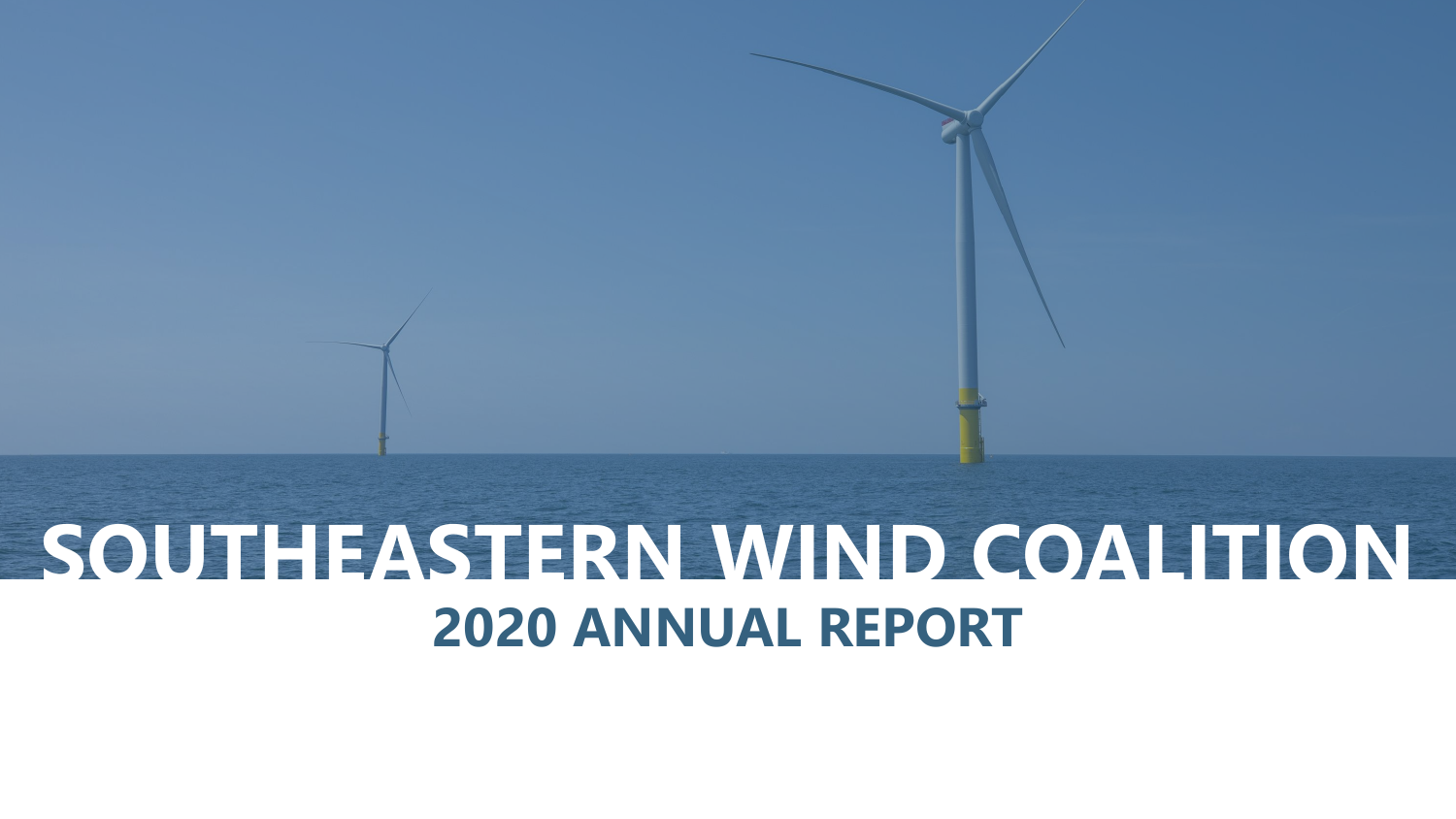# **PRESIDENT'S LETTER**

Dear SEWC Supporters -

For all of the craziness that 2020 brought us, the Southeast wind industry has a lot to be thankful for. First, we have one of the country's first offshore wind projects operating in waters off the coast of Virginia. We've seen supply chain announcements setting up Southeast ports as competitive locations for offshore wind manufacturing. And we've seen real commitment from both states and utilities to fundamentally shift the future of electricity generation with more and more commitments to a zero-carbon future. In fact, when we hosted our first virtual Utility Advisory Group meeting this year, the core topic wasn't about wind energy, but a discussion between the utilities on each of their plans to move away from the business of carbon emitting resources and towards advanced technologies that will generate electricity without harmful air pollutants, all while adding billions in new economic development opportunities to the Southeast.

With prospects for land-based and offshore wind looking uncertain in 2019, SEWC spent a good portion of 2020 exploring the energy storage market, conducting a deep-dive 'opportunities and barriers analysis' on the technology. And while we continue to look for ways to incorporate energy storage education into our work, we are incredibly excited to see so many new opportunities for wind energy in the Southeast and will be working hard in 2021 to make sure those opportunities are fully realized.

As always, we thank you for your support. We couldn't do this important work without our members and funders.

Best,<br>Katharine Kollins

**Katharine Kollins President**

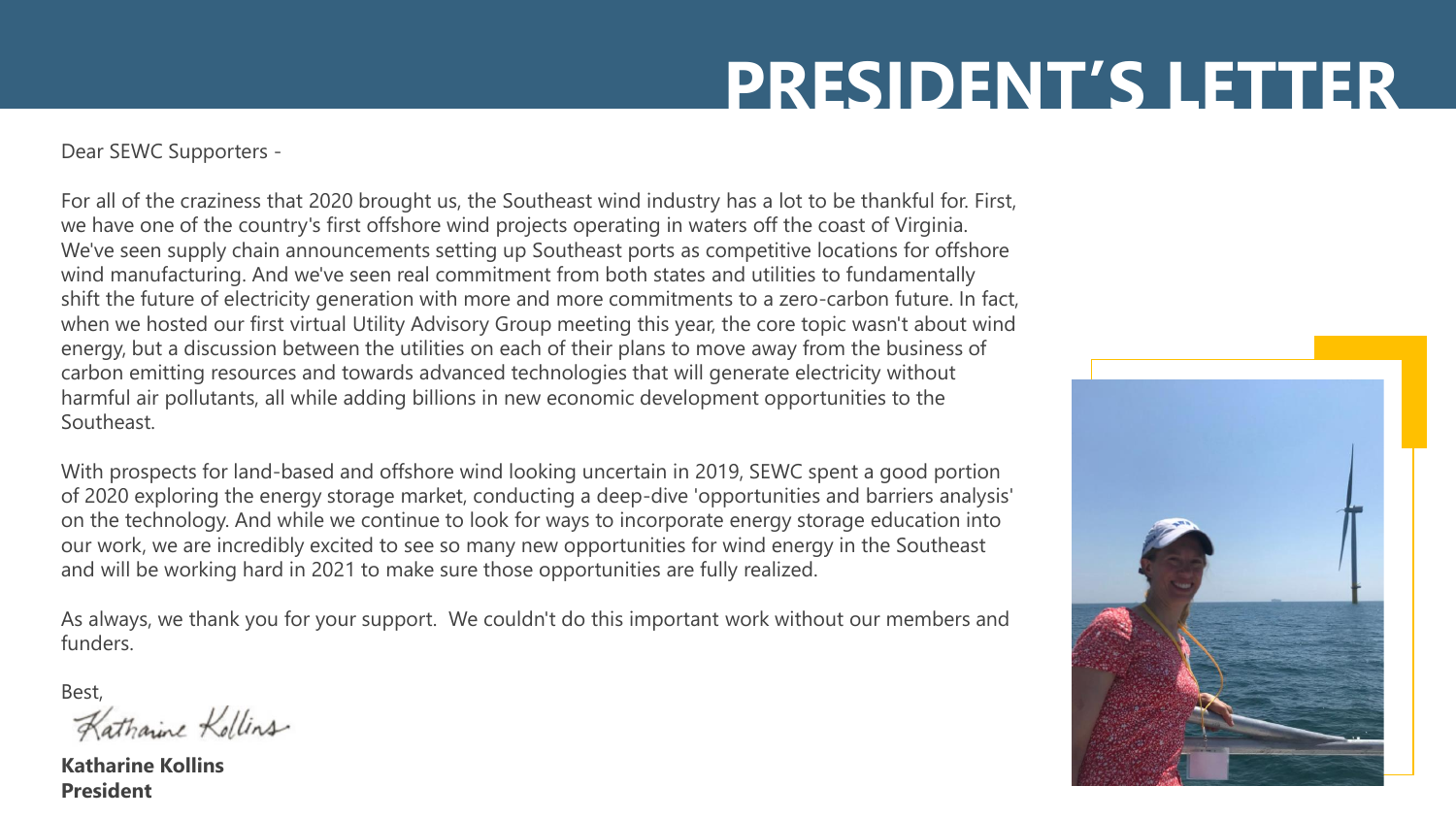# **MEMBERS & BOARD**

### **BOARD LEVEL MEMBERS**

#### **SEWC 2020 BOARD OF DIRECTORS**

April Montgomery, SWCA Jason DuTerroil, Avangrid Renewables Brian O'Hara, Sonder Energy Olu Ajala, Ashipa Electric Emma Battle, Market Vigor **Steve Baxley, Southern Company** Lisa Bianchi-Fossati, Southface Tom Flaherty, GE Hayes Framme, Ørsted Wes Davis, Duke Energy Don Giecek, Apex Clean Energy Andrew Gohn, AWEA Scott Hazelwood, Dominion Energy Melisa Johns, Duke Energy Mandy Mahoney, SEEA Paul Quinlan, ScottMadden Katherine Ross, Parker Poe Carl Wilkins, Quanta Services

American Wind Energy Association (AWEA) Apex Clean Energy Avangrid Renewables Dominion Energy Duke Energy

GE Renewable Energy **Ørsted ScottMadden** Southern Company SWCA Environmental Consultants

#### **FULL LEVEL MEMBERS**

Coastal Carolina University Currituck County Economic Development Environmental Entrepreneurs (E2) Parker Poe South Carolina Coastal Conservation League Southwestern Electric Power Company (SWEPCO)

#### **ASSOCIATE LEVEL MEMBERS**

Advanced Energy Arkansas Advanced Energy Association Burns & McDonnell Crowley Marine DARE Strategies Fisher Associates McCormick Taylor

Mott MacDonald Nexans Normandeau Associates North Carolina Sustainable Energy Association (NCSEA) North Carolina Port Authority Nucor Steel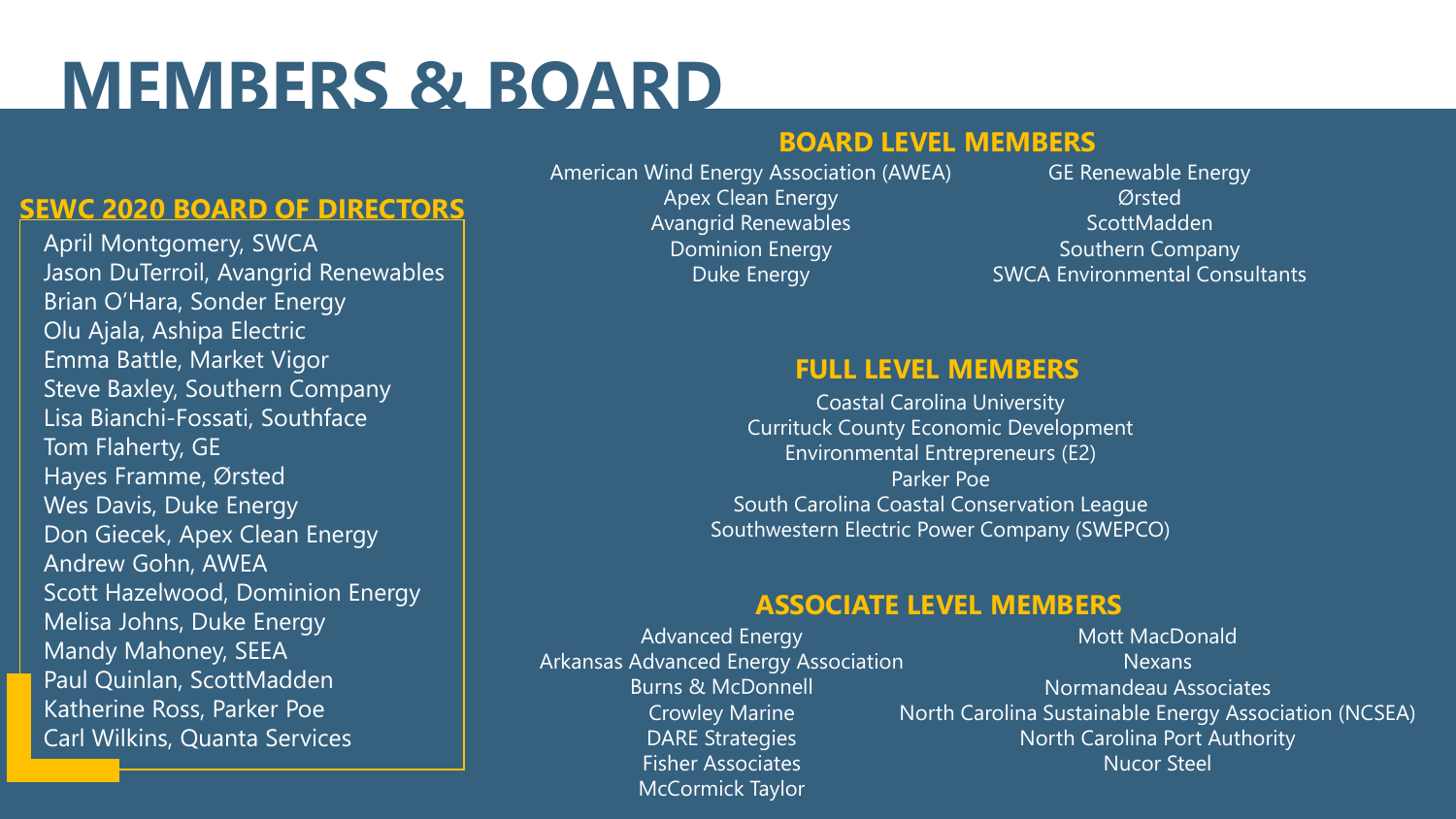## **LAND-BASED WIND**

**REGIONAL**



2020 has been a positive year for land-based wind in the Southeast. Multiple projects have taken important steps forward, while state and utility-level commitments to a carbon-free grid bode well for wind's future. A diverse generation portfolio that includes wind, will be needed to meet these goals.

• SEWC's Utility Advisory Group meeting successfully demonstrated the important role wind will play in a carbon free electricity system. This year's topic focused on how Southeast utilities will meet their carbon free goals in the coming decades and included presentations from EPRI, NREL, Bank of America Investments, and discussions between Dominion, Duke, and Southern Company on their plans to date. We look forward to supporting additional discussion around how wind specifically will fall in this mix.

#### **NORTH CAROLINA**

- SEWC contributed expert insight to multiple modeling efforts in North Carolina and will continue to do so into 2021, including Duke Energy & NREL's carbon modeling as well as the state's Clean Energy Plan A-1 process. These results to date indicate a need for a diverse generation portfolio and demonstrate the importance of studying this resource as the state moves towards its carbon free goals.
- Commissioners in Chowan county proposed a restrictive wind ordinance this year, jeopardizing what could be the state's second utility-scale wind farm, Apex Clean Energy's Timbermill project. Despite SEWC's comprehensive media and outreach campaign to oppose the ordinance, the changes were ultimately approved. SEWC will be working closely with partners to support the project's progression to see that Chowan county and eastern North Carolina secure this important economic opportunity.

#### **VIRGINIA**

- Apex Clean Energy's Rocky Forge Wind Project, located in Botetourt county, received approval of their modification to increase turbine height by to 680ft, making Rocky Forge one of the tallest projects in the U.S when constructed in 2021. SEWC provided supportive comments to both the county and state level processes to ensure the revisions were adopted, which will deliver the lowest cost generation possible to the state with the greatest economic benefit to Botetourt county.
- This year, Virginia passed the landmark Virginia Clean Economy Act (VCEA) which included a provision for up to 16,100MW of solar or land-based wind development. This presents a significant opportunity for the Commonwealth to take advantage of the complementary generating profiles provided by these combined resources.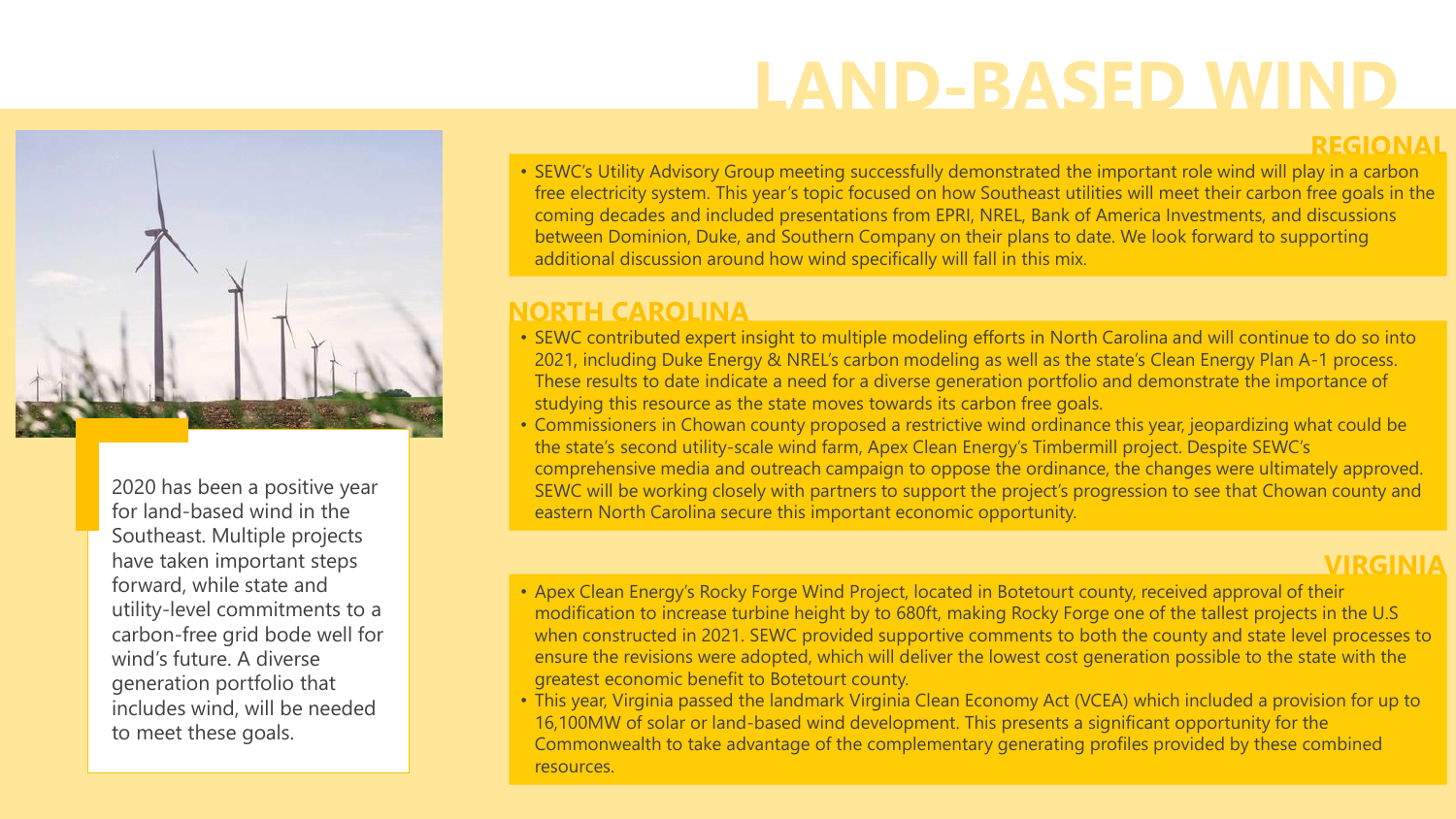# **OFFSHORE WIND**

#### **REGIONAL**

• In a bipartisan effort, governors from Maryland, Virginia, and North Carolina have entered into the Southeast and Mid-Atlantic Regional Transformative Partnership for Offshore Wind Energy Resources (SMART-POWER), which will enhance regional collaboration among the states in the collective pursuit of the offshore wind industry. The collaboration promotes sharing best practices, stream lining regulatory requirements, and strategizing as a region on how to attract more of the offshore wind supply chain.

### **VIRGINIA**

- The Commonwealth made a significant step towards securing Virginia as a hub for offshore wind on the East Coast with the passage of the VCEA. SEWC visited with multiple legislators during session to discuss the substantial economic impact of this industry, and highlighting Virginia's unique existing strengths in the space. Signed by Governor Northam in April 2020, the VCEA puts 5,200MW of offshore wind in the public interest, with the first 2,600MW tranche to be built by Dominion Energy.
- Virginia claims the FIRST project in U.S. Federal waters! The Dominion Energy & Ørsted Coastal Virginia Offshore Wind (CVOW) project is nearing commercial operation and paves the way for Dominion's larger adjacent project.

### **NORTH CAROLINA**

- This year, the North Carolina Department of Commerce contracted with BVG Associates and other partners to conduct a supply chain and infrastructure assessment to assist the state in developing a meaningful strategy forward to attract the offshore wind supply chain.
- Through a public policy request made by SEWC, The North Carolina Transmission Planning Collaborative (NCTPC) is currently undertaking an offshore wind transmission study which will model the least-cost injection of up to 15,000MW along the state's coast. The study is scheduled to be published in January 2021.
- SEWC hosted three North Carolina-focused offshore wind webinars this year in an effort to capitalize on the state's momentum and educate stakeholders on the economic benefits of the industry.

### **LOUISIANA**

- At the inaugural meeting of the state's Climate Initiatives Task Force, Governor Edwards announced his request to the Bureau of Ocean Energy Management (BOEM) to initiate a renewable energy task force, setting the stage for future offshore wind development in the Gulf of Mexico.
- SEWC hosted a webinar in partnership with the American Wind Energy Association to elevate the increasing consideration for offshore wind development off the coast of Louisiana, which attracted over 300 attendees.

Our region boasts substantial assets to both the offshore wind supply chain and development, including shallow waters, a competitive workforce, and a strong manufacturing and infrastructure base.

SEWC's role is to inform decision makers of these strengths to capture this oncein-a-generation opportunity.

In light of the economic stress the Southeast has endured this year, it is increasingly imperative that states invest in industries of the future, like offshore wind, to fuel our recovery.

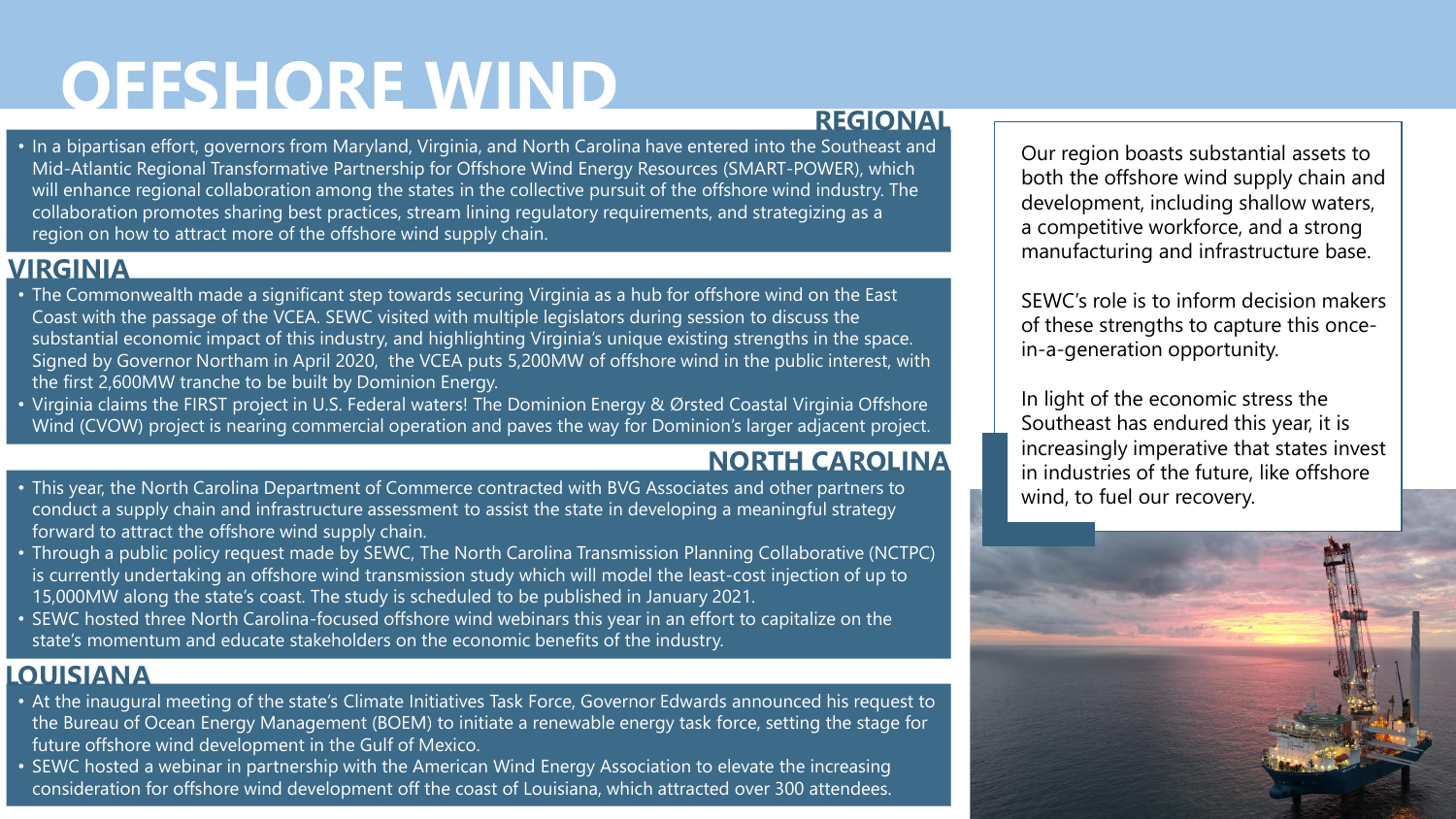# **ENERGY STORAGE**

As the Southeast moves towards a carbon-free future and higher renewable penetration, the economics of energy storage have become more favorable.

SEWC conducted a year-long analysis on the opportunities and barriers for energy storage deployment across our footprint. SEWC examined the market structures, policy and regulatory environments, utility actions, and other factors affecting energy storage deployment.

Here we present some of our high-level findings.



#### **VIRGINIA**

- The Virginia Clean Economy Act mandates 3100MW of energy storage by 2035, currently the most progressive target in the country
- A vast, strong, and influential network of storage-focused clean energy advocates is active in the state
- The two largest IOUs are on board and plan to increase the use of energy storage in the near future
- PJM interconnection queues pose challenges to developing storage projects

#### **NORTH CAROLINA**

- All IOU's, the G&T cooperative and municipal power agencies have existing or proposed energy storage assets
- The NCUC is actively working to understand considerations for energy storage through an exploratory docket and is developing storage provisions in multiple dockets including CPRE, interconnection, and avoided cost
- Storage-specific legislation was never heard in committee in 2019, which may signal a lack of priority

#### **SOUTH CAROLINA**

- Due to legislation from 2014 and 2019 encouraging the deployment of solar, increased demand for storage may follow
- SC PSC recently approved Dominion South Carolina's energy storage tariff
- Duke Energy is currently in proceedings regarding the revision of interconnection standards, which could fast track energy storage additions to existing solar projects in the queue

#### **FLORIDA**

- All IOU's that operate in the state have existing or proposed storage projects, and indicate a significant pipeline of energy storage through the companies' 2020 10-year site plans
- Municipal utilities in the state are increasing their consideration and deployment of energy storage, with most cities in Florida making 100% carbon free commitments
- No advanced energy legislation that has been proposed in the past 6 years has been passed or heard in committee

- The GPSC is favorable to and active in expanding storage via agreements with Georgia Power
- GPSC created the Renewables Cost Benefit framework to evaluate solar, giving a valuation mechanism to paired storage systems
- Georgia Power is actively developing 80MW of energy storage assets
- Cost remains the biggest barrier to utility-scale storage
- GEORGIA Alabama Power Company proposed the development of five 80MW solar + 80MW/160MWh battery storage systems **ALABAMA**<br>Alabama Power Company proposed the development of
	- While the PSC has typically supported Alabama Power's storage initiatives, the five proposed storage systems were rejected in this recent docket
	- Southern Research's Energy Storage Research Center, located in Birmingham, AL, serves as a hub for storage research in the Southeast
	- Little to no legislative action on energy storage issues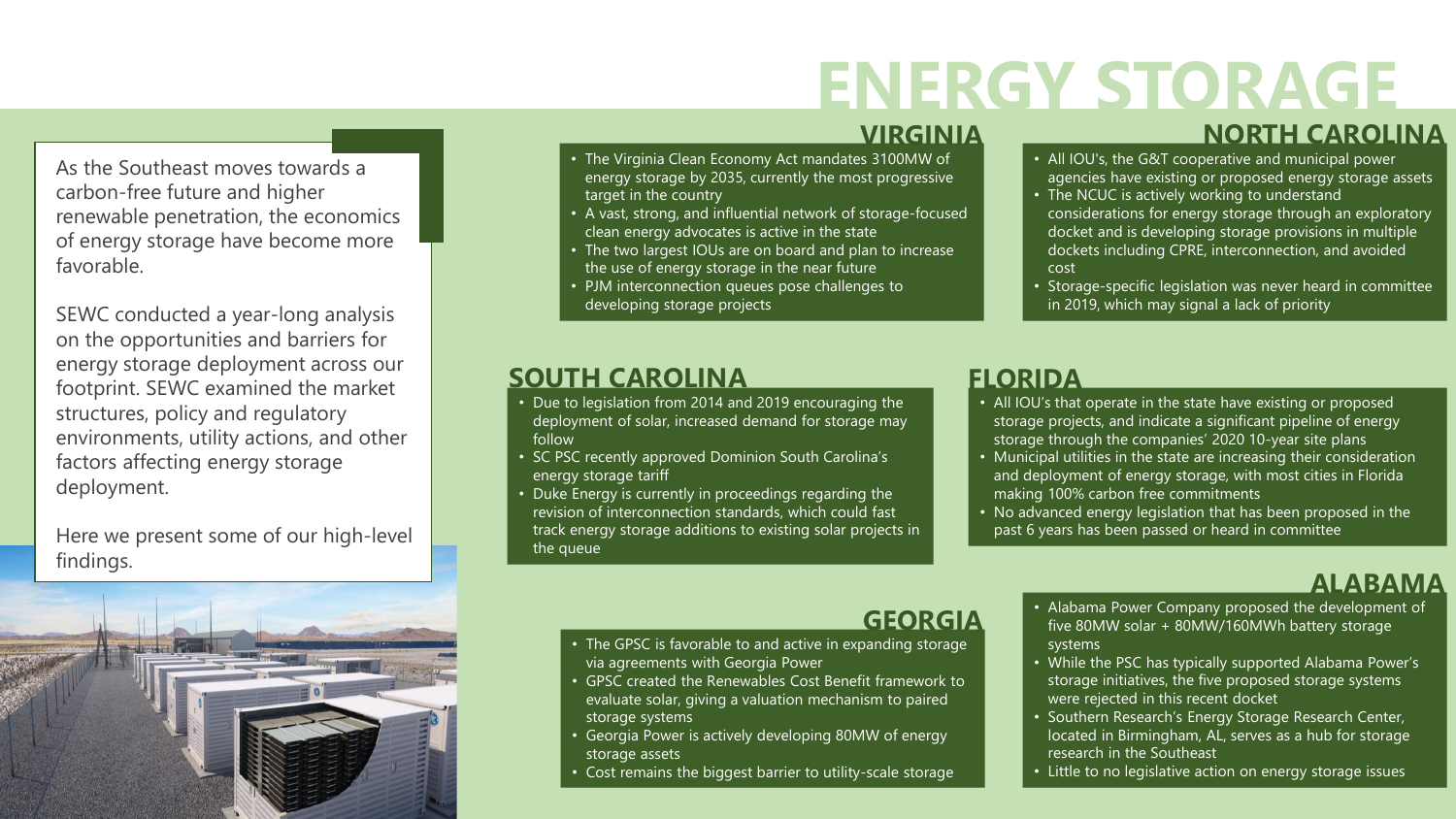# **ENERGY STORAGE**

#### **MISSISSIPPI**

- The Public Service Commission has recently implemented an IRP rulemaking, leading to greater transparency of the utilities' insight on energy storage
- Mississippi Power is a subsidiary of Southern Company, which is conducting significant research in energy storage
- TVA is the only utility in the state making any investments in energy storage

### **LOUISIANA**

- The LPSC has vocalized interest in understanding energy storage through the open green tariff Docket
- The New Orleans City Council is considering a Renewable Portfolio Standard for the city that could increase the need and value of energy storage
- No storage-specific policies or regulation exist in Louisiana

#### **KENTUCKY**

#### **ARKANSAS**

- Net-metering legislation passed in 2019 creates significant opportunity for behind-the-meter storage to be co-located with distributed generation
- The APSC initiated a docket seeking to eliminate nonprice barriers to advanced and distributed energy technologies, including energy storage
- MISO and SPP current market offerings are not conducive to large scale deployment of energy storage
- Governor Beshear has experience in the energy space, and through the Energy and Environment Cabinet has recently awarded grants through DOE for EV and renewable energy projects
- Four IOU's, three generation and transmission organizations and two RTO's exist in the state, creating market diversity
- The Commission rules strictly on least-cost resources, recently rejecting an energy storage pilot proposal by Duke Energy Kentucky

SEWC's Storage Advisory Committee has played a crucial role in the success of the organization's year-long energy storage analysis.

The Committee's collective experience in the industry and technical knowledge have provided to be vital resources for content and contacts in SEWC's target states.

SEWC held monthly calls with the Storage Advisory Committee to present its findings on a state-by-state basis.

### **TENNESSEE**

- While TVA doesn't have a battery storage project in Tennessee, they own and operate a 1600MW pumped hydro facility in the state
- Several coops and munis are considering and/or exploring energy storage
- Tennessee has not had success in passing favorable renewable energy policies and passed unfavorable wind permitting legislation in 2017
- A strong network of renewable energy advocates and storage-focused research institutions exists in the state

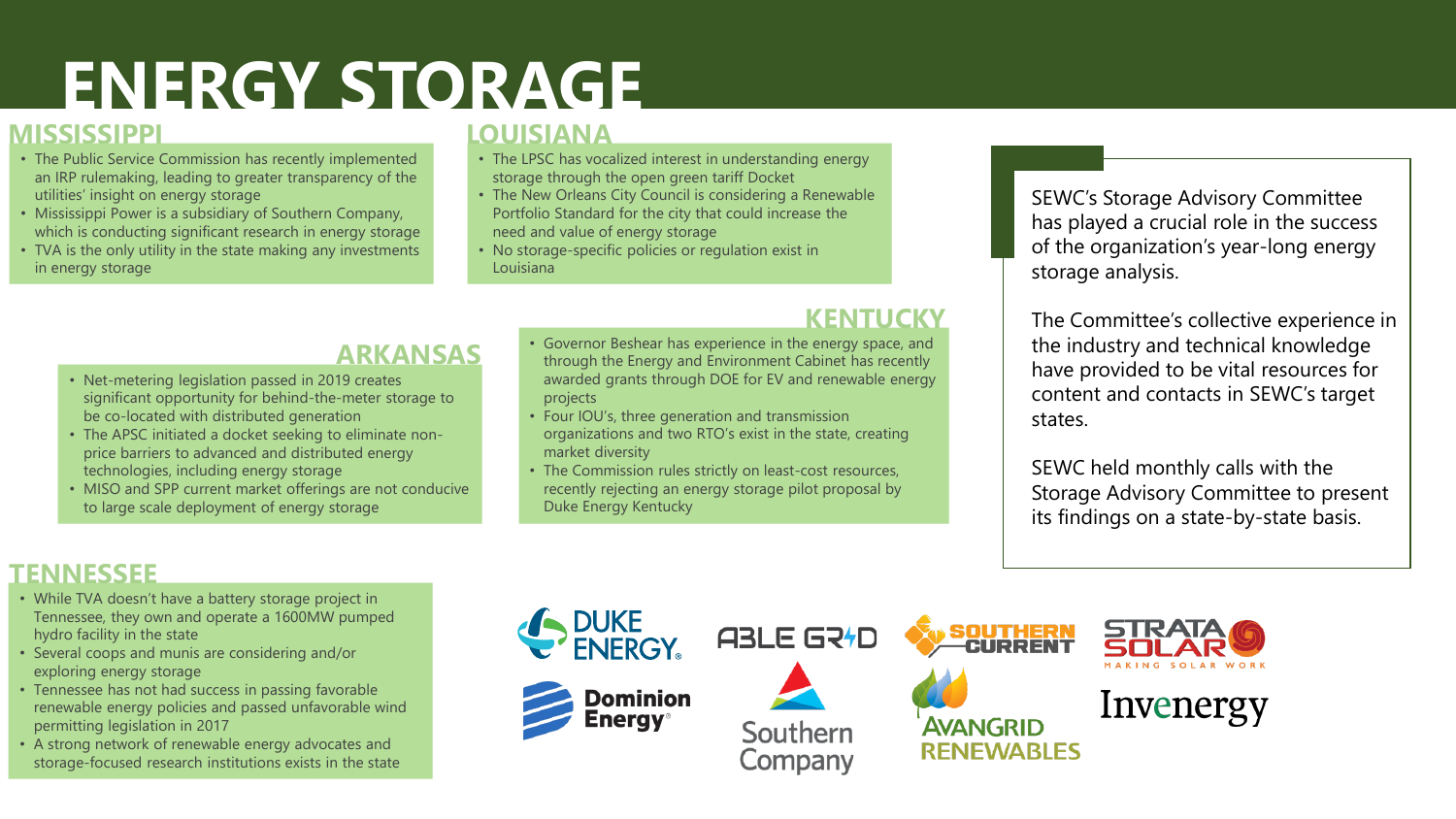# **OUTREACH**

### **SPEAKING ENGAGEMENTS**

Despite the changing landscape for in-person meetings and events, SEWC has had the opportunity this year to speak remotely to groups and conferences across the region on the benefits of wind energy.

- 2020 UNC Clean Tech Summit
- Outer Banks Chamber of Commerce Summit
- Pullen Memorial Baptist Church
- Clean Energy Virginia: Utility Scale Solar, Onshore Wind
- Rotary Clubs
- E4 Carolinas Carbon Reduction Webinar
- Virginia DMME Land-based wind webinar
- Georgia Clean Energy Webinar
- NC Teaching Fellows
- NCSU CREM Seminar
- NCSEA's Candidate Education

### **SEWC IN THE NEWS**

The coalition continues to serve as a trusted resource for media outlets on wind development and policy in the Southeast.

- Triangle Business Journal
- Charlotte Business Journal
- NPR
- News & Observer
- Energy News Network
- Public News Service
- SC Post and Courier
- Donna and Rick Martinez Radio show
- Cleantechnica

### **DIGITAL OUTREACH**

- An increasingly important element of our work is being conducted through digital avenues including our social media channels, webinars, newsletters and the organization's website
- This year, SEWC celebrated AWEA's "American Wind Week" to highlight land-based and offshore wind accomplishments in the Southeast; elevating the region's strengths and opportunities for growth
- SEWC took part in a social media campaign for National Manufacturing Day on October 2nd by featuring five wind industry manufacturers in the region and their contribution to local economies
- The Coalition hosted four timely offshore wind webinarsthree focused on North Carolina and one on Louisiana; these provided stakeholders a way to stay informed and build on the momentum in each state

Providing accurate information on the economic development benefits and technology developments of wind energy, and facilitating stakeholder collaboration in and among Southeastern states, is a key function of SEWC.

We are proud to be the trusted resource across the region on all things wind and look forward to deepening our existing relationships and exploring new avenues of engagement in the upcoming year.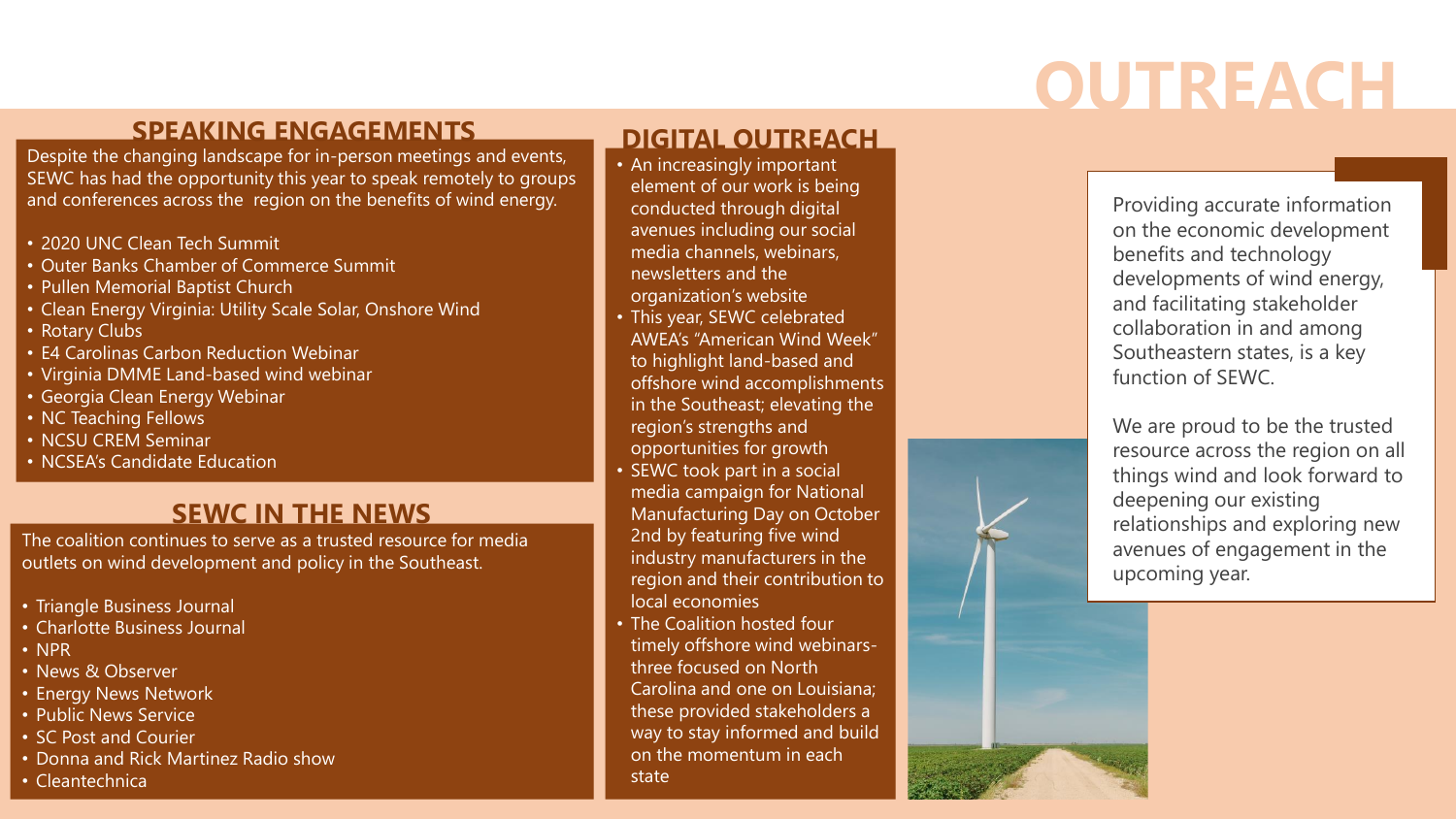## **FINANCIAL SUMMARY**

### **2020 REVENUES**

### **2020 EXPENSES**